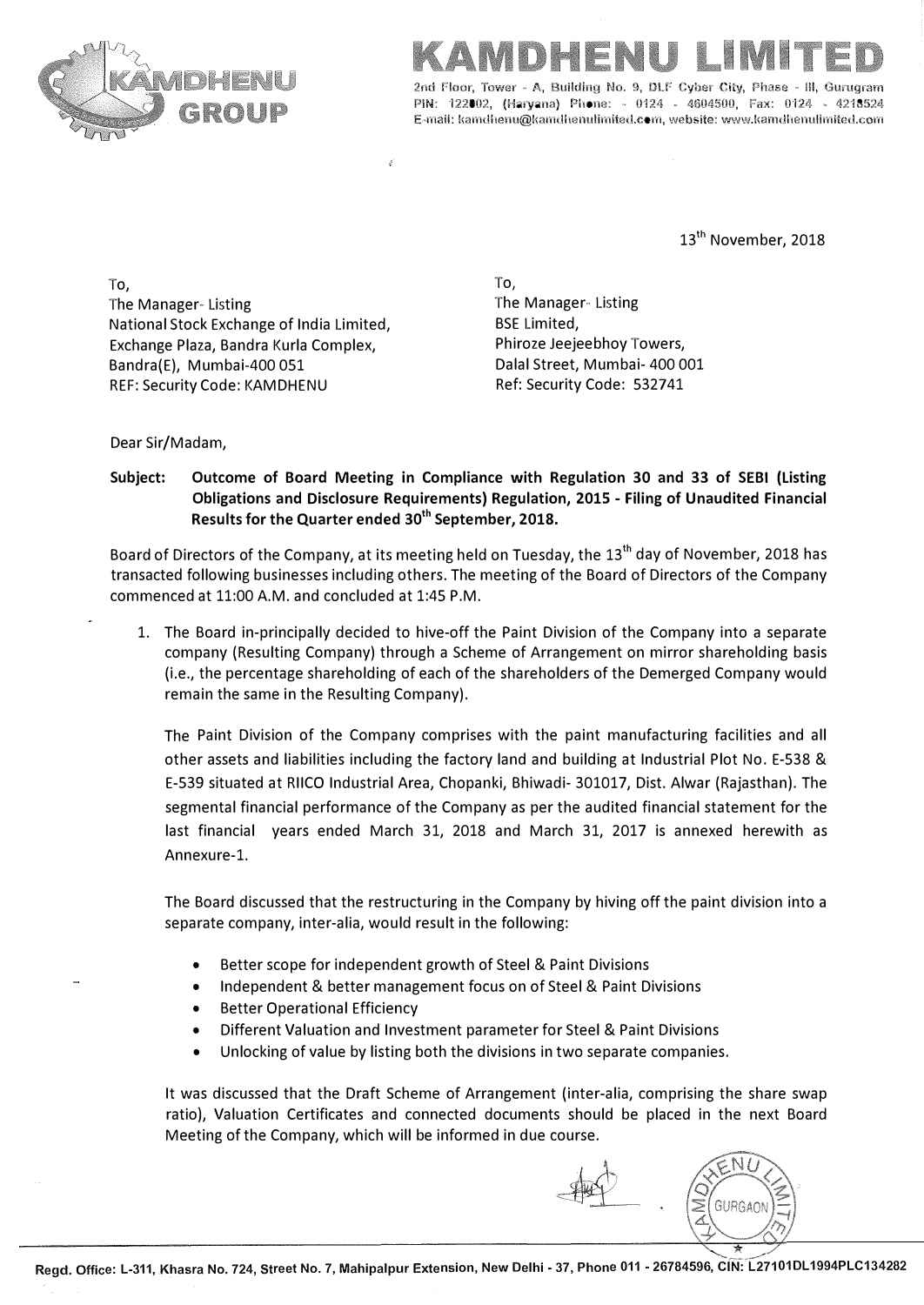2. The Board also approved for shifting of the registered office of the Company from the NCT of Delhi to the State of Rajasthan.

The proposed shifting of the registered office would be subject to the approval of shareholders and other concerned authority(ies).

The Board has further approved to seek shareholder's approval for the proposed shifting of registered office to the state of Rajasthan, through Postal Ballot (including e-voting), pursuant to the Section 110 of the Companies Act, 2013, read with rules framed there under. The postal ballot notice and other relevant documents, will be sent to the shareholders, stock exchange and all concerned in due course

3. The Board of Directors has approved the Unaudited Financial Results of the Company for the Quarter and half year ended 30<sup>th</sup> September, 2018.

With reference to the captioned subject and pursuant to Regulation 33 of the Securities and Exchange Board of India (Listing Obligations and Disclosure Requirements) Regulation, 2015, we are enclosing herewith the Unaudited Financial Results of the Company for the Quarter and half year ended 30<sup>th</sup> September, 2018 duly approved by the Board of Directors of the Company. These results have been prepared as per Ind-AS applicable on the Company.

A copy of the Results along with Limited Review Report of the Auditors of the Company, as required under Regulation 33 of the Securities and Exchange Board of India (Listing Obligations and Disclosure Requirements) Regulation, 2015 is also enclosed herewith as Annexure-2.

You are requested to kindly take the same on your record.

Thanking you, Yours faithfully,

**For Kamdhenu Limited.** 

(Jogeswar Mohanty) Company Secretary M. No. ACS23247

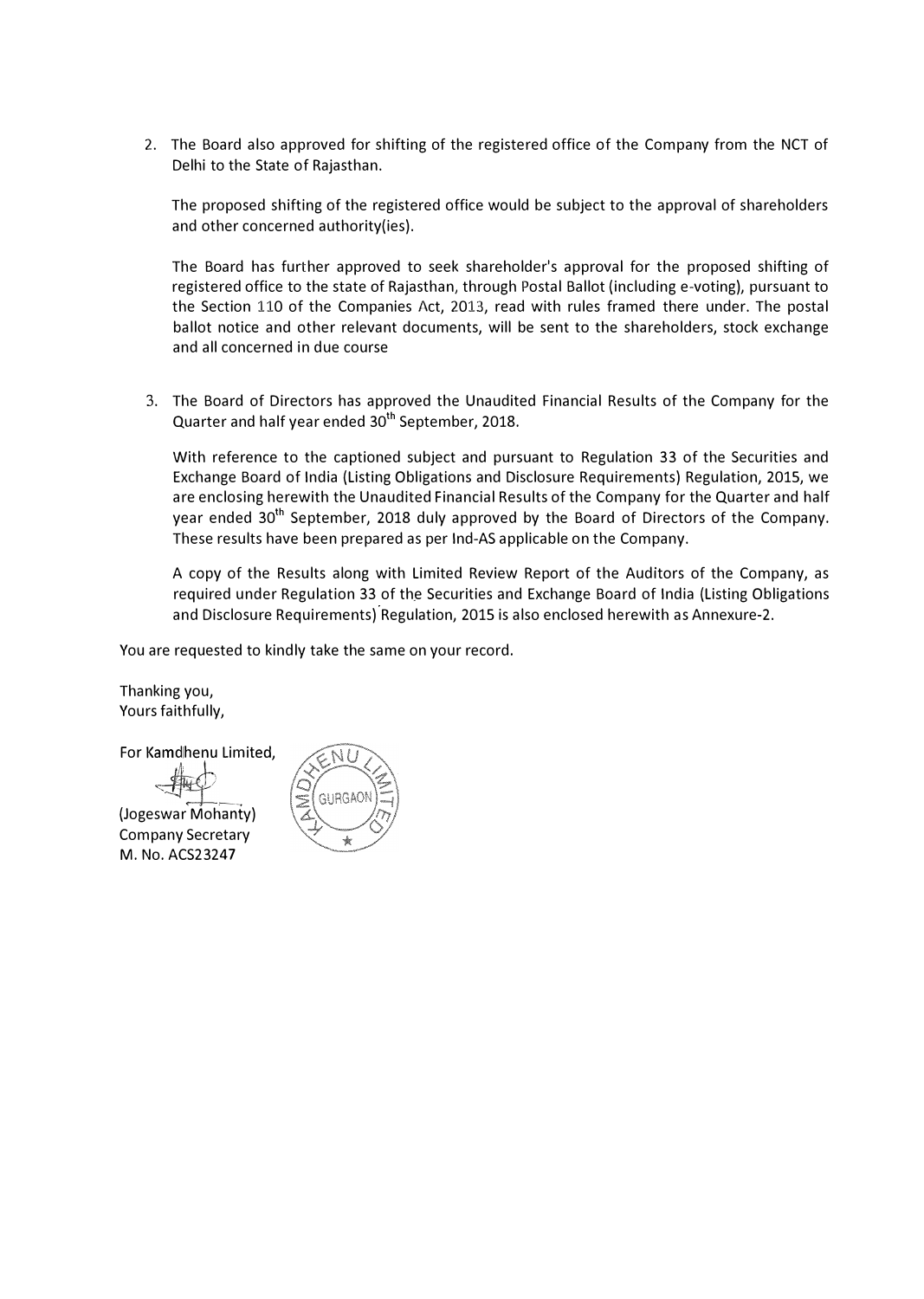### Annexure <sup>r</sup>

 $\mathbb{R}^2$ 

 $\ddot{\phantom{1}}$ 

# Segment-wise financial performance:

J.  $\overline{\phantom{a}}$ 

 $\frac{1}{2}$ 

|                                                              |                          | (₹ in Lakhs)             |
|--------------------------------------------------------------|--------------------------|--------------------------|
| Particulars                                                  | Year ended<br>31.03.2018 | Year ended<br>31.03.2017 |
| Segment Revenue                                              |                          |                          |
| - Steel                                                      | 98,607.94                | 67.916.61                |
| - Paints                                                     | 20.124.58                | 18,856,22                |
| Gross Revenue from Operations                                | 1,18,732.52              | 86,772.83                |
| Segment Results                                              |                          |                          |
| - Steel                                                      | 4,552.67                 | 3,490.51                 |
| - Paints                                                     | 701.14                   | 237.08                   |
| Profit/(Loss) before finance cost. Tax and unallocable items | 5,253.81                 | 3,727.59                 |
| Less: Finance cost                                           | 1.231.15                 | 1,372.34                 |
| Less: Other Unallocable Expenditure net of Income            | 1,581.63                 | 1,182.02                 |
| <b>Total Profit before Tax</b>                               | 2,441.03                 | 1,173.23                 |
| Segment Assets                                               |                          |                          |
| - Steel                                                      | 19,523.20                | 17,483.11                |
| - Paints                                                     | 17,429.81                | 16,178.67                |
| - Unallocable                                                | 539.17                   | 71296                    |
| <b>Total Segment Assets</b>                                  | 37,492.18                | 34,374.74                |
| Segment Liabilities                                          |                          |                          |
| - Steel                                                      | 8,886.16                 | 9.128.50                 |
| - Paints                                                     | 13,285.20                | 12,679.08                |
| - Unallocable                                                | 960.98                   | 1,076.41                 |
| <b>Total Segment Liabilities</b>                             | 23,132.34                | 22,88399                 |

 $\Delta \sim 10^{11}$  km s  $^{-1}$ 

 $\ddot{\phantom{a}}$ 

 $\frac{1}{2}$ 

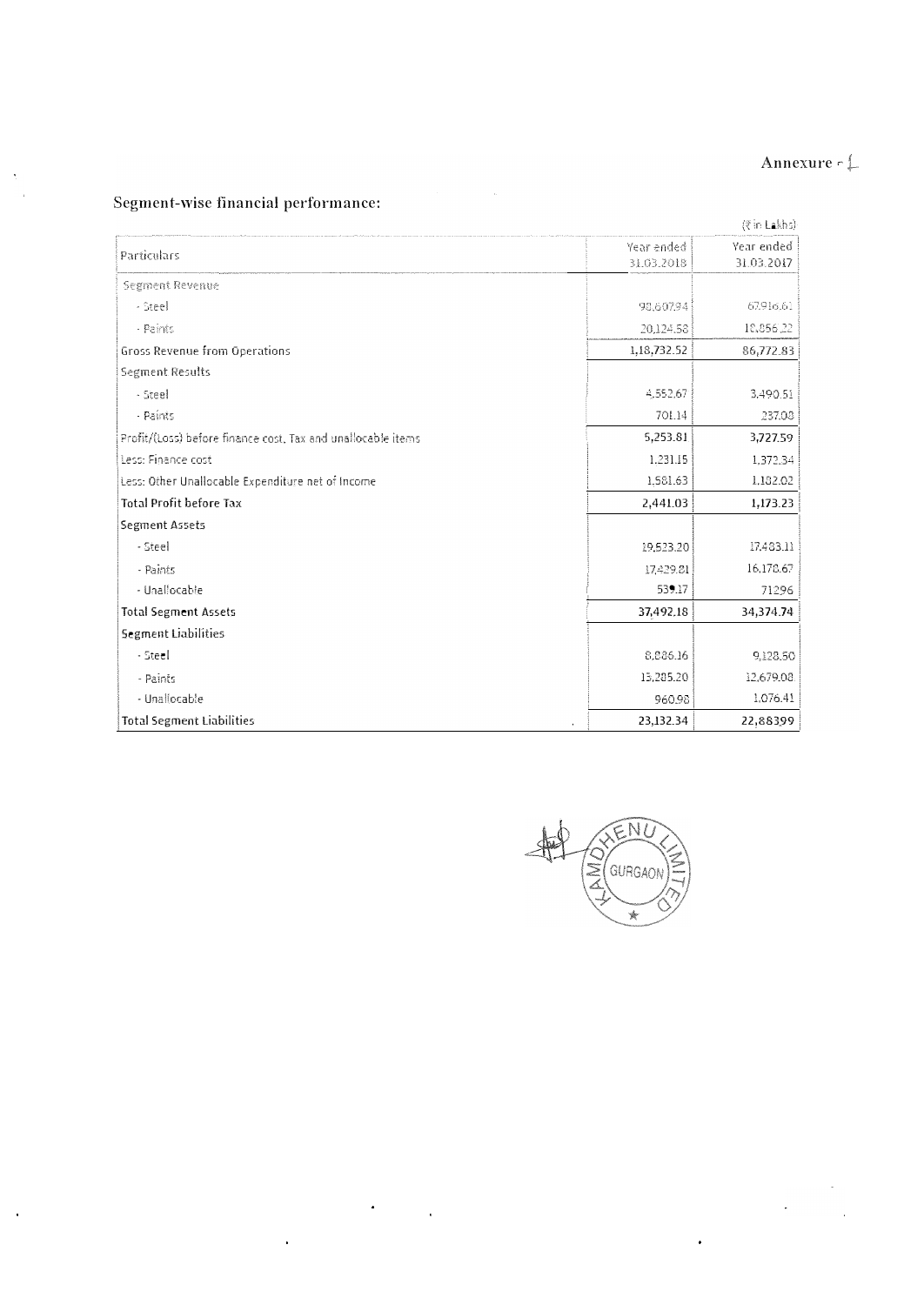KAMDHENU LIMITED

Annex - 2

CIN: L27101DL1994PLC134282

Regd.Office: L-311, Khasra No.724, Street No.7, Mahipalpur Extension, New Delhi-110 037

Corporate Office: 2nd Floor, Tower-A, Building No.9, DLF Cyber City Phase-3, Gurgaon-122 002

Phone no.-0124-4604500 Fax: - 0124-4218524 Email:- kamdhenu@kamdhenulimited.com Website:-www.kamdhenulimited.com

### STATEMENT OF UNAUDITED FINANCIAL RESULTS FOR THE QUARTER AND HALF YEAR ENDED 30TH SEPT, 2018

|              |                                                                                                                                                |                                  |            |            |            |            | (' in Lakhs) |
|--------------|------------------------------------------------------------------------------------------------------------------------------------------------|----------------------------------|------------|------------|------------|------------|--------------|
|              |                                                                                                                                                | Half Year Ended<br>Quarter Ended |            |            | Year Ended |            |              |
|              | Particulars                                                                                                                                    | 30.09.2018                       | 30.06.2018 | 30.09.2017 | 30.09,2018 | 30.09.2017 | 31.03.2018   |
|              |                                                                                                                                                | Unaudited                        | Unaudited  | Unaudited  | Unaudited  | Unaudited  | Audited      |
| 1            | Income                                                                                                                                         |                                  |            |            |            |            |              |
| a            | Revenue from operations                                                                                                                        | 33,206.97                        | 39,978.58  | 27,094.28  | 73,185.55  | 50,666.30  | 118,732.51   |
| b            | Other income                                                                                                                                   | 13.01                            | 4.88       | 35.45      | 17.89      | 59.73      | 71.44        |
|              | Total income                                                                                                                                   | 33,219.98                        | 39,983.46  | 27,129.73  | 73,203.44  | 50,726.02  | 118,803.95   |
|              |                                                                                                                                                |                                  |            |            |            |            |              |
| 2            | <b>Expenses</b>                                                                                                                                |                                  |            |            |            |            |              |
| a            | Cost of Materials Consumed                                                                                                                     | 10,061.69                        | 9,223.99   | 6,228.70   | 19,285.68  | 11,702.37  | 25,902.88    |
| b            | Excise Duty on Sale of Goods                                                                                                                   |                                  |            |            |            | 893.12     | 755.18       |
| C            | Purchases of Stock-in-Trade                                                                                                                    | 16,658.50                        | 24,328.28  | 15,734.90  | 40,986.78  | 28,985.93  | 71,751.67    |
| d            | Changes in Inventory of Finished Goods, Work-in-Progress<br>and Stock-in-Trade                                                                 | (145.44)                         | (130.51)   | (22.82)    | (275.95)   | (988.01)   | (772.31)     |
| е            | <b>Employee Benefits Expense</b>                                                                                                               | 1,163.84                         | 1,203.55   | 995.86     | 2,367.39   | 1,975.35   | 4,047.72     |
| f            | <b>Finance Costs</b>                                                                                                                           | 279.33                           | 253.17     | 362.42     | 532.50     | 713.08     | 1,231.15     |
| g            | Depreciation & Amortization Expense                                                                                                            | 182.09                           | 192.03     | 159.65     | 374.12     | 317.18     | 770.71       |
| h            | Other Expenses                                                                                                                                 | 4,213.72                         | 3,987.27   | 3,186.61   | 8,200.99   | 6,212.68   | 12,675.93    |
|              | Total expenses                                                                                                                                 | 32,413.73                        | 39,057.78  | 26,645.32  | 71,471.51  | 49,811.70  | 116,362.93   |
|              |                                                                                                                                                |                                  |            |            |            |            |              |
| 3            | Profit before exceptional items and tax (1-2)                                                                                                  | 806.25                           | 925.68     | 484.41     | 1,731.93   | 914.32     | 2,441.02     |
| 4            | <b>Exceptional Items</b>                                                                                                                       |                                  |            |            |            |            |              |
| 5            | Profit before tax (3-4)                                                                                                                        | 806.25                           | 925.68     | 484.41     | 1,731.93   | 914.32     | 2,441.02     |
|              |                                                                                                                                                |                                  |            |            |            |            |              |
| 6            | Tax expense                                                                                                                                    |                                  |            |            |            |            |              |
| a            | Current tax                                                                                                                                    | 288.61                           | 362.60     | 192.18     | 651.21     | 366.78     | 969.77       |
| b            | Deferred tax                                                                                                                                   | 3.39                             | (28.84)    | (20.93)    | (25.45)    | (41.59)    | (96.11)      |
| C            | Income Tax of earlier years                                                                                                                    | (5.70)                           |            |            | (5.70)     |            | 0.62         |
|              | <b>Total Tax Expenses</b>                                                                                                                      | 286.30                           | 333.76     | 171.25     | 620.06     | 325.19     | 874.28       |
|              |                                                                                                                                                |                                  |            |            |            |            |              |
| 7            | Net Profit after tax (5-6)                                                                                                                     | 519.95                           | 591.92     | 313.16     | 1,111.87   | 589.13     | 1,566.74     |
|              |                                                                                                                                                |                                  |            |            |            |            |              |
| 8            | Other Comprehensive Income/ (Loss)                                                                                                             |                                  |            |            |            |            |              |
| a            | Items that will not be reclassified to profit or loss                                                                                          | (6.56)                           | (6.52)     | (0.40)     | (13.08)    | (0.79)     | (44.59)      |
| $\mathsf{b}$ | Tax impacts on above                                                                                                                           | 2.26                             | 5.77       | 0.14       | 8.03       | 0.28       | 19.33        |
|              | Total Other Comprehensive Income/ (Loss)                                                                                                       | (4.30)                           | (0.75)     | (0.26)     | (5.05)     | (0.52)     | (25.26)      |
|              |                                                                                                                                                |                                  |            |            |            |            |              |
| 9            | Total comprehensive income for the period (comprising)<br>profit after tax and other comprehensive income after tax<br>for the period) $(7+8)$ | 515.65                           | 591.17     | 312.90     | 1,106.82   | 588.61     | 1,541.48     |
| 10           | Earnings per share in rupees: (Not Annualised)                                                                                                 |                                  |            |            |            |            |              |
|              | - Basic (in Rupees)                                                                                                                            | 2.14                             | 2.44       | 1.34       | 4.57       | 2.52       | 6.70         |
|              | - Diluted (in Rupees)                                                                                                                          | 2.05                             | 2.33       | 1.33       | 4.38       | 2.51       | 6.69         |
| 11           | Paid-up equity share capital (Face Value of Rs.10 each)                                                                                        | 2,440.00                         | 2,440.00   | 2,340.00   | 2,440.00   | 2,340.00   | 2,340.00     |

#

NI. **GURGAO** ÷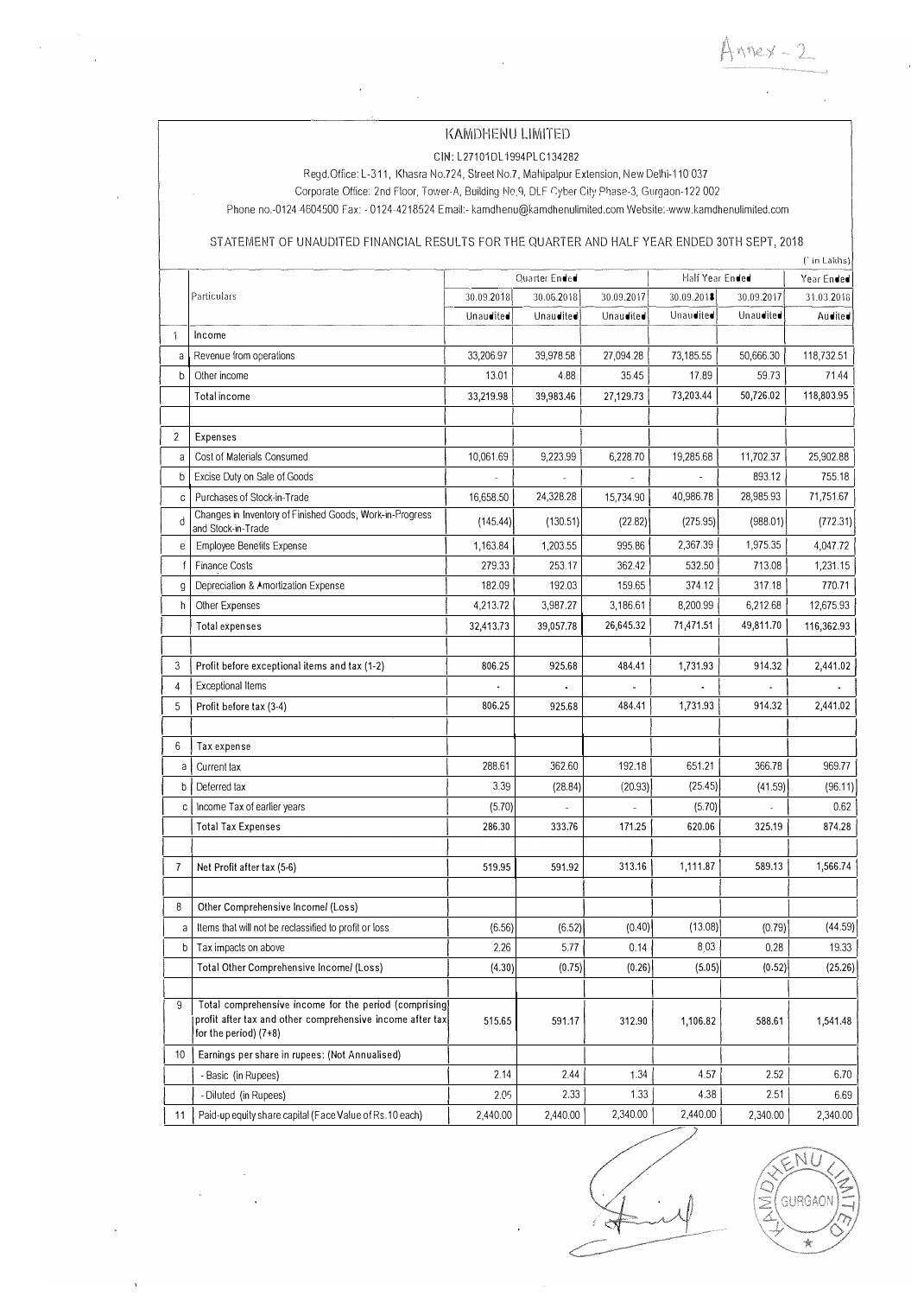|                | STATEMENT OF ASSETS AND LIABILITIES:                                                     | As at      | ( in Lakhs)<br>As at |
|----------------|------------------------------------------------------------------------------------------|------------|----------------------|
|                | Particulars                                                                              | 30.09.2018 | 31.03.2018           |
|                |                                                                                          | Unaudited  | Audited              |
|                | $\gamma_{\rm w}$<br>ASSETS<br>$\mathcal{F}$                                              |            |                      |
| 1              | Non-Current Assets                                                                       |            |                      |
|                | (a) Property Plant and Equipment                                                         | 7,334.53   | 7,439.73             |
|                | (b) Capital Work in Process                                                              | 218.73     |                      |
|                | (c) Financial Assets                                                                     |            |                      |
|                | (i) Investments                                                                          | 269.49     | 269.97               |
|                | (ii) Loans                                                                               | 4.82       | 8.27                 |
|                | (iii) Other Financial Assets                                                             | 208.64     | 151.16               |
|                | (d) Other Non-Current Assets                                                             | 447.18     | 326.32               |
|                | <b>Total Non-Current Assets</b>                                                          | 8,483.39   | 8,195.45             |
| $\overline{c}$ | <b>Current Assets</b>                                                                    |            |                      |
|                | (a) Inventories                                                                          | 7,324.17   | 6,691.06             |
|                | (b) Financial Assets                                                                     |            |                      |
|                | (i) Trade receivables                                                                    | 19,145.40  | 18,635.63            |
|                | (ii) Cash and Cash Equivalents                                                           | 402.30     | 789.69               |
|                | (iii) Bank Balances other than (ii) above                                                | 292.67     | 194.15               |
|                | (iv) Loans                                                                               | 41.61      | 34.36                |
|                | (v) Other Financial Assets                                                               | 147.06     | 64.65                |
| (c)            | Other Current Assets                                                                     | 3,599.15   | 2,887.19             |
|                | <b>Total Current Assets</b>                                                              | 30,952.36  | 29,296.73            |
|                | TOTAL ASSETS                                                                             | 39,435.75  | 37,492.18            |
|                |                                                                                          |            |                      |
|                | <b>EQUITY AND LIABILITIES</b>                                                            |            |                      |
|                | <b>EQUITY</b>                                                                            |            |                      |
|                | (a) Equity Share Capital                                                                 | 2,440.00   | 2,340.00             |
| (b)            | Other Equity                                                                             | 12,891.28  | 12,019.84            |
|                | <b>Total Equity</b>                                                                      | 15,331.28  | 14,359.84            |
|                | <b>LIABILITIES</b>                                                                       |            |                      |
| $\mathbf{1}$   | Non-Current Liabilities                                                                  |            |                      |
| (a)            | <b>Financial Liabilities</b>                                                             |            |                      |
|                | (i) Borrowings                                                                           | 72.67      | 59.63                |
|                | (ii) Other Financial Liabilities                                                         | 757.73     | 815.21               |
| (b)            | Provisions                                                                               | 339.73     | 322.56               |
| (c)            | Deferred Tax Liabilities (Net)                                                           | 927.49     | 960.98               |
|                | <b>Total Non-Current Liabilities</b>                                                     | 2,097.62   | 2,158.38             |
| 2              | <b>Current Liabilities</b>                                                               |            |                      |
| (a)            | <b>Financial Liabilities</b>                                                             |            |                      |
|                | (i) Borrowings                                                                           | 10,284.33  | 8,647.40             |
|                | (ii) Trade payables                                                                      |            |                      |
|                | - total outstanding dues of micro enterprises and small enterprises                      | 82.61      | 96.64                |
|                | - total outstanding dues of creditors other than micro enterprises and small enterprises | 10,224.91  | 10,526.73            |
|                | (iii) Other financial liabilities                                                        | 624.64     | 358.40               |
| (b)            | Other Current Liabilities                                                                | 719.93     | 1,233.34             |
|                | (c) Provisions                                                                           | 46.34      | 32.45                |
| (d)            | Current Tax Liabilities (Net)                                                            | 24.09      | 79.00                |
|                | <b>Total Current Liabilities</b>                                                         | 22,006.85  | 20,973.96            |
|                | <b>Total Liabilities</b>                                                                 | 24,104.47  | 23,132.34            |
|                |                                                                                          |            |                      |
|                | TOTAL EQUITY AND LIABILITIES                                                             | 39,435.75  | 37,492.18            |

 $\mathcal{L}^{\text{max}}_{\text{max}}$ 

 $\hat{\boldsymbol{\cdot}$ 

 $\bar{\beta}$ 

l.

 $\geq$ **QIND**  $\sqrt{\frac{1}{2}}$  GURGAON ·-

 $\ddot{\phantom{a}}$ 

 $\omega_{\rm{max}}$ 

 $\mathcal{L}^{\text{max}}_{\text{max}}$  , where  $\mathcal{L}^{\text{max}}_{\text{max}}$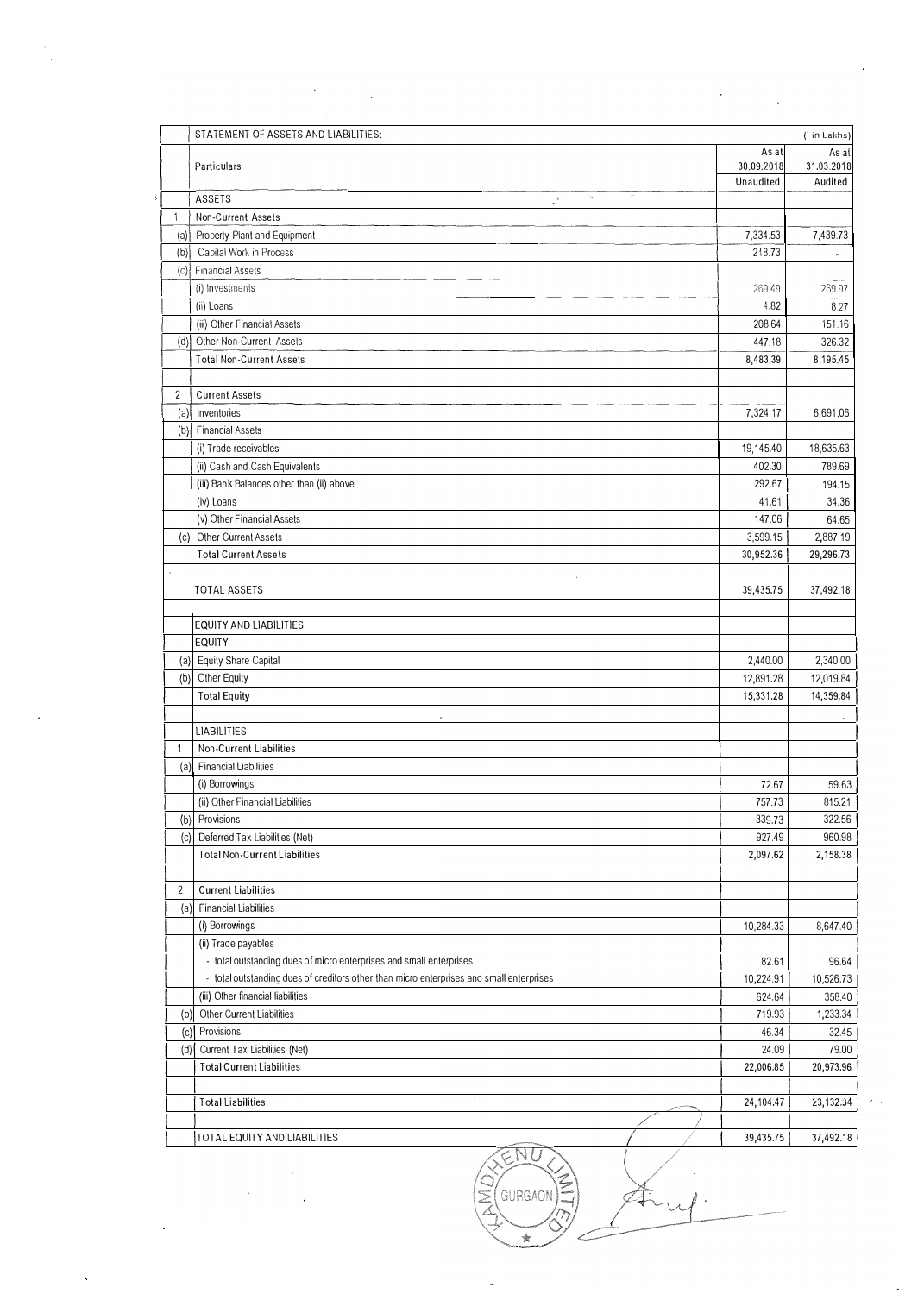|    | SEGMENTWISE REVENUE, RESULTS, ASSETS AND LIABILITIES:      |            |               |            |                 |            | (in Lakhs) |
|----|------------------------------------------------------------|------------|---------------|------------|-----------------|------------|------------|
|    |                                                            |            | Quarter Ended |            | Half Year Ended |            | Year Ended |
|    | Particulars                                                | 30.09.2018 | 30.06.2018    | 30.09.2017 | 30.09.2018      | 30.09.2017 | 31.03.2018 |
|    |                                                            | Unaudited  | Unaudited     | Unaudited  | Unaudited       | Unaudited  | Audited    |
| A. | <b>Segment Revenue</b>                                     |            |               |            |                 |            |            |
|    | - Steel                                                    | 27,673.71  | 35,039.05     | 22,535.12  | 62,712.76       | 42,141.32  | 98,607.93  |
|    | Paints                                                     | 5,533.26   | 4,939.53      | 4,559.16   | 10,472.79       | 8,524.98   | 20,124.58  |
|    | <b>Gross Revenue from Operations</b>                       | 33,206.97  | 39,978.58     | 27.094.28  | 73,185.55       | 50.666.30  | 118,732.51 |
|    |                                                            |            |               |            |                 |            |            |
| 8. | Seament Results                                            |            |               |            |                 |            |            |
|    | - Steel                                                    | 1,313.78   | 1,396.05      | 1,081.23   | 2,709.83        | 2,094.98   | 4,552.66   |
|    | Painls                                                     | 218.13     | 192.77        | 164.83     | 410.90          | 322.79     | 701.14     |
|    | Profil/(Loss) before finance cost, Tax & unallocable items | 1,531.91   | 1,588.82      | 1,246.06   | 3,120.73        | 2,417.77   | 5,253.80   |
|    | Less: Finance cost                                         | 279.33     | 253.17        | 362.42     | 532.50          | 713.08     | 1,231.15   |
|    | Less: Other Unallocable Expenditure net of Income          | 446.33     | 409.97        | 399.23     | 856.30          | 790.37     | 1,581.63   |
|    | <b>Total Profit before Tax</b>                             | 806.25     | 925.68        | 484.41     | 1,731.93        | 914.32     | 2,441.02   |
|    |                                                            |            |               |            |                 |            |            |
| C  | <b>Segment Assets</b>                                      |            |               |            |                 |            |            |
|    | - Steel                                                    | 20,613.87  | 21,567.02     | 17,316.41  | 20,613.87       | 17,316.41  | 19,523.20  |
|    | - Paints                                                   | 18,277.51  | 17,800.62     | 16,801.81  | 18,277.51       | 16,801.81  | 17,429.81  |
|    | - Unallocable                                              | 544.37     | 550.32        | 708.51     | 544.37          | 708.51     | 539.17     |
|    | <b>Total Segment Assets</b>                                | 39,435.75  | 39,917.96     | 34,826,73  | 39,435.75       | 34,826.73  | 37,492.18  |
|    |                                                            |            |               |            |                 |            |            |
| D  | <b>Segment Liabilities</b>                                 |            |               |            |                 |            |            |
|    | - Steel                                                    | 8.871.91   | 9.960.45      | 8.648.10   | 8.871.91        | 8.648.10   | 8,886.15   |
|    | - Paints                                                   | 14,305.07  | 13,740.84     | 12,904.09  | 14,305.07       | 12,904.09  | 13,285.21  |
|    | - Unallocable                                              | 927.49     | 1,186.71      | 1,104.27   | 927.49          | 1,104.27   | 960.98     |
|    | <b>Total Segment Liabilities</b>                           | 24.104.47  | 24,888.00     | 22.656.46  | 24.104.47       | 22.656.46  | 23,132.34  |

Notes:

1 The above results were reviewed and recommended by the Audit Committee & approved by the Board of Directors at their respective meetings held on 13th November, 2018. The financial results for the quarter and half year ended 30th September, 2018 have been limited reviewed by the Statutory Auditors of the Company.

2 Post applicability of Goods and Services Tax (GST) w.e.f. 1st July 2017, Revenue from Operations are required to be disclosed net of GST in accordance wth the requirements of Ind AS. Accordingly, the Revenue from Operations for the half year ended 30th September, 2018 are not comparable with corresponding half year ended of the previous year presented in the financial results which is reported inclusive of Excise Duty.

3 The Board of Directors of the Company have recommended de-merger of paint segment of the Company subject to the approval by shareholders of scheme of de-merger after complying with all regulatory compliances.

4 The unaudited financial results of the Company for the quarter ended and half year 30th september, 2018 are also available on the Company's website (www.kamdhenulimited.com) and on the website of BSE (www.bseindia.com) and NSE (www.nseindia.com) in accordance with the provisions of (Listing oblligations and Disclosure Requirements) Regulations, 2015.

-·--- *', ///* / For and on behalf of the Board of Directors N **Ramopenu Ullilleg**<br> **Experience Apartment**<br> **Salish Kumar-Aparway** GURGAO Chairman & Managing Director DIN: 00005981

Place: Gurgaon Date: 13.11.2018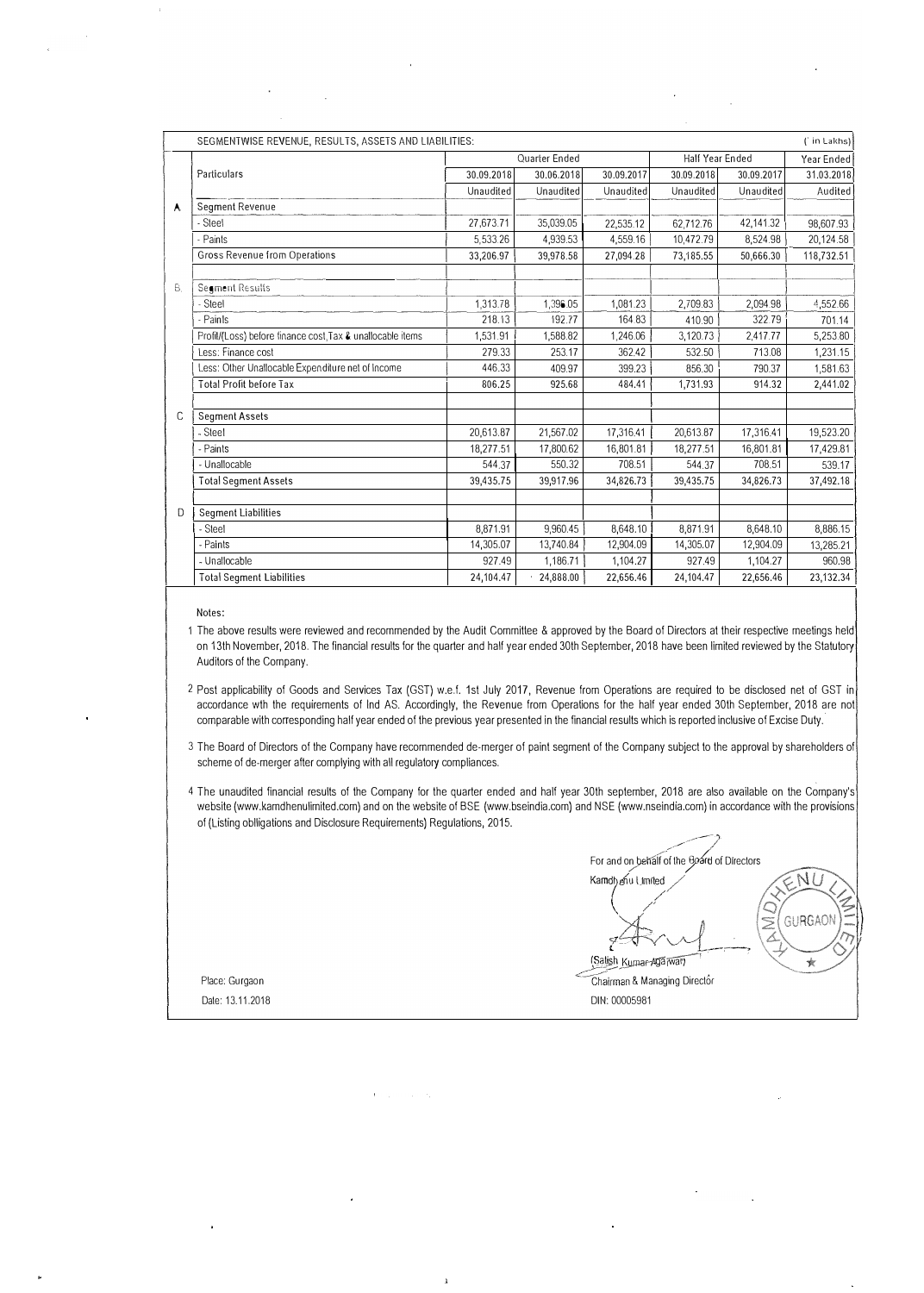

Chartered Accountants <sup>8</sup>10,8th Floor, Antriksh Bhawan, 22, Kasturba Gandhi Marg, New Delhi-110001 (Delhi)

Tel: 011-43029888; Email· ID: audit.delhi@bsdgroup.in; delhi@bsdgroup.in, website: www.bsdgroup.in

To Board of Directors

Kamdhenu Ltd. Building 9-A, 2<sup>nd</sup> Floor, DLF Cyber City, Phase -III, Gurgaon (Haryana) -122002

We have reviewed the accompanying statement of unaudited financial results of Kamdhenu Ltd ("the company") for the quarter ended 30<sup>th</sup> September, 2018 attached herewith, being submitted by the company pursuant to the requirements of Regulations 33 of the SEBI (Listing Obligations and Disclosure Requirements) Regulations, 2015 (as amended). This statement is the responsibility of the Company's Management and approved by the Board of Directors has been compiled from the related interim financial statements which has been prepared in accordance with Indian Accounting Standard 34 "Interim Financial Reporting" (Ind AS 34), specified under Section 133 of the Companies Act, 2013, read with relevant rules issued thereunder and other accounting principles generally accepted in India. Our responsibility is to issue a report on these financial statements based on our review.

We conducted our review in accordance with the Standard on Review Engagement (SRE) 2410, "Review of Interim Financial Information performed by the Independent Auditor of the Entity" issued by the Institute of Chartered Accountants of India. This standard requires that we plan and perform the review to obtain moderate assurance as to whether the financial statements are free of material misstatement.

A review is limited primarily to inquiries of company personnel and analytical procedures applied to financial data and thus provide less assurance than an audit. We have not performed an audit and accordingly, we do not express an audit opinion.

Based on our review conducted as above, nothing has come to our attention that causes us to believe that the accompanying statement of unaudited financial results prepared in accordance with applicable accounting standards i.e. Ind AS prescribed under Section 133 of the Companies Act, 2013 read with relevant rules issued thereunder and other recognized accounting practices and policies has not disclosed the information required to be disclosed in terms of Regulation 33 of the SEBI (Listing Obligations and Disclosure Requirements) Regulations, 2015 (as amended) and SEBI Circular dated 5th July, 2016 including the manner in which it is to be disclosed, or that it contains any material misstatement.

For BSD & Co. Chartered Accountants Firm Registration No. *n �*  New Delh Warsha Singhamia Partner Membership No. 520935 0 Acc

Place of signature: New Delhi Date: 13th November 2018